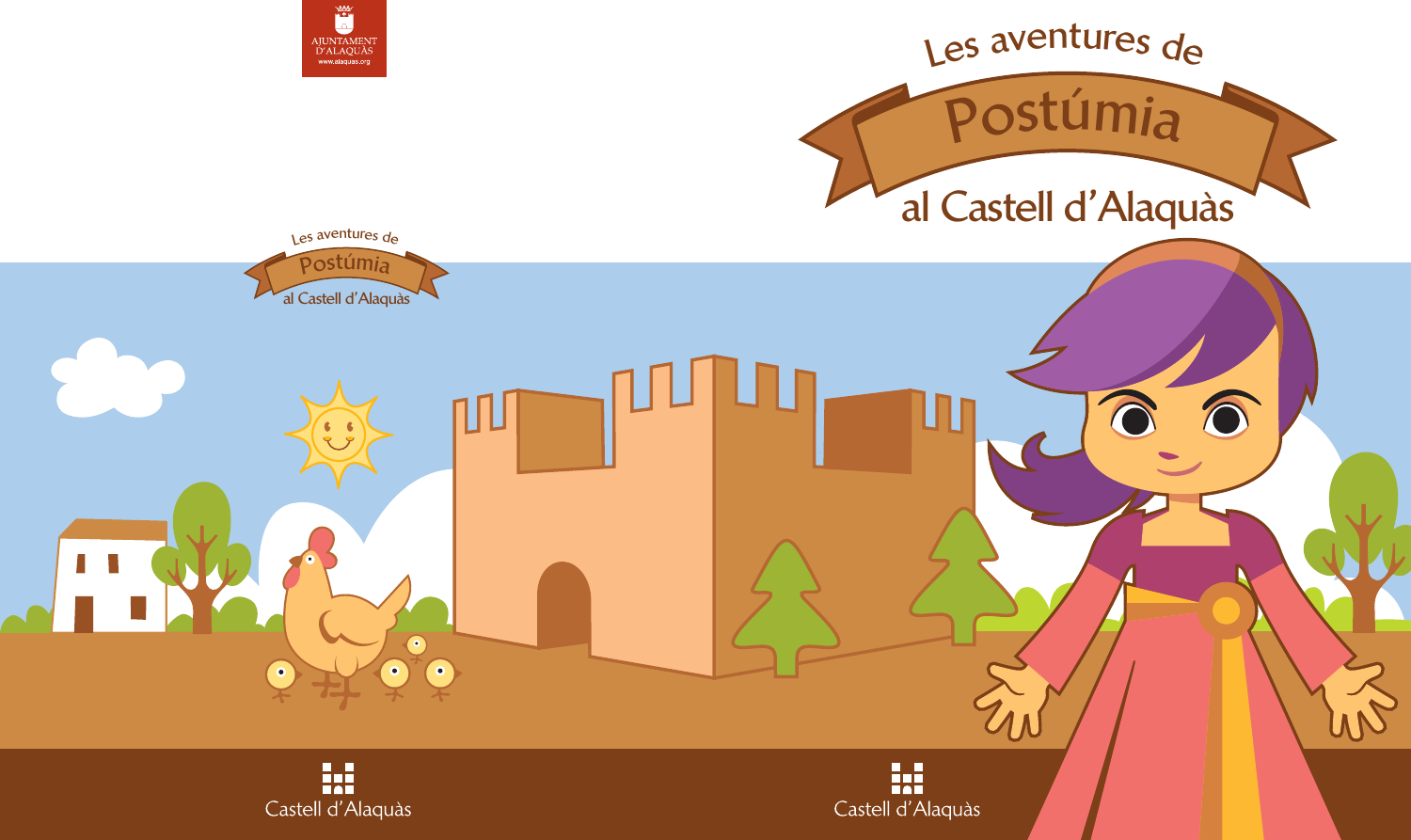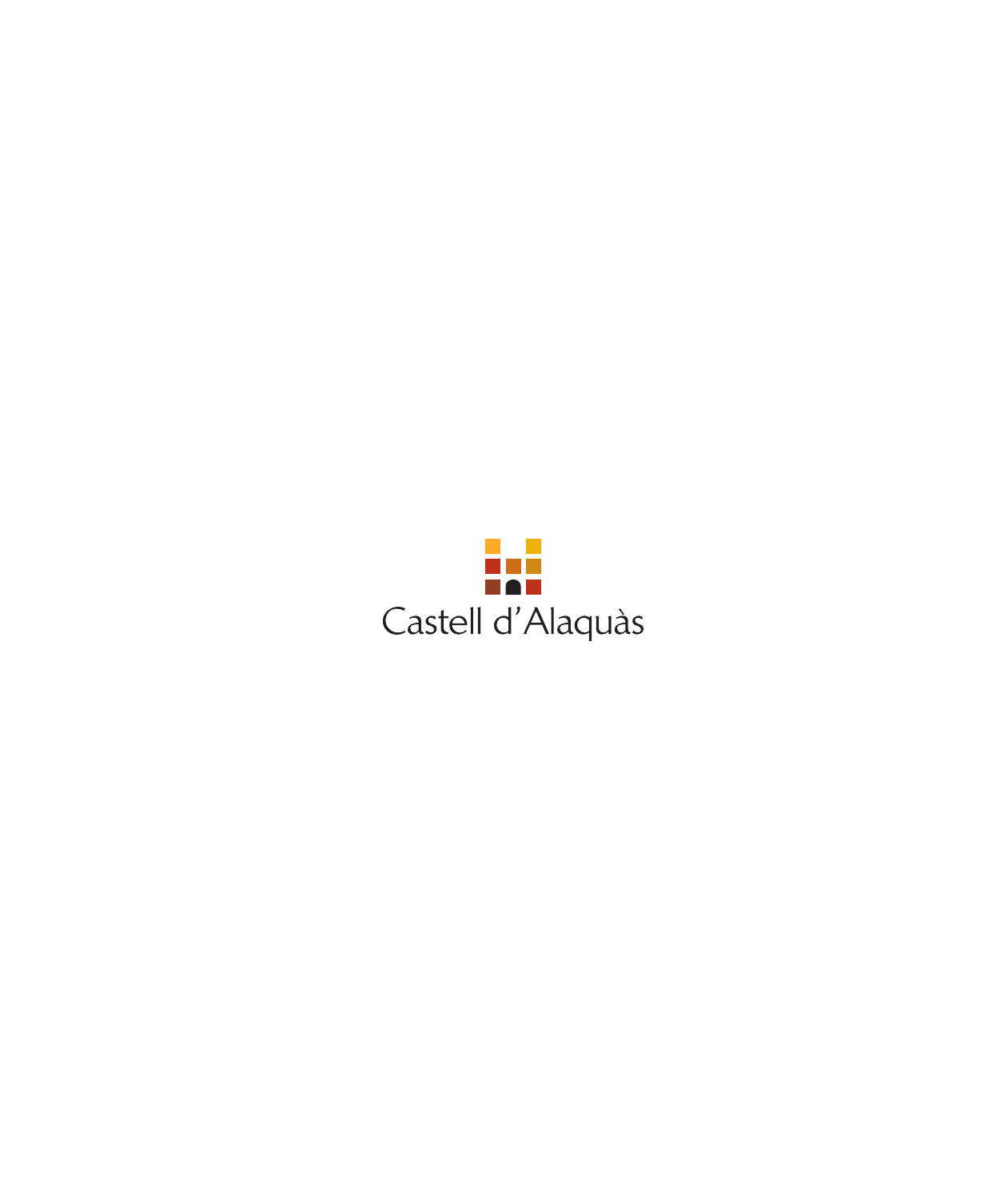# HOLA, EM DIC POSTÚMIA, COM ET DIUS TU?

TINC UN NOM DIVERTIT, VERITAT? T'ATREVEIXES A ESCRIURE'L?

C



M'AGRADEN ELS CUCS DE SEDA, **VOLS ESCRIURE-HO?** 

| $C U C S  D E  S E D A$ |  |  |  |  |  |
|-------------------------|--|--|--|--|--|
|                         |  |  |  |  |  |

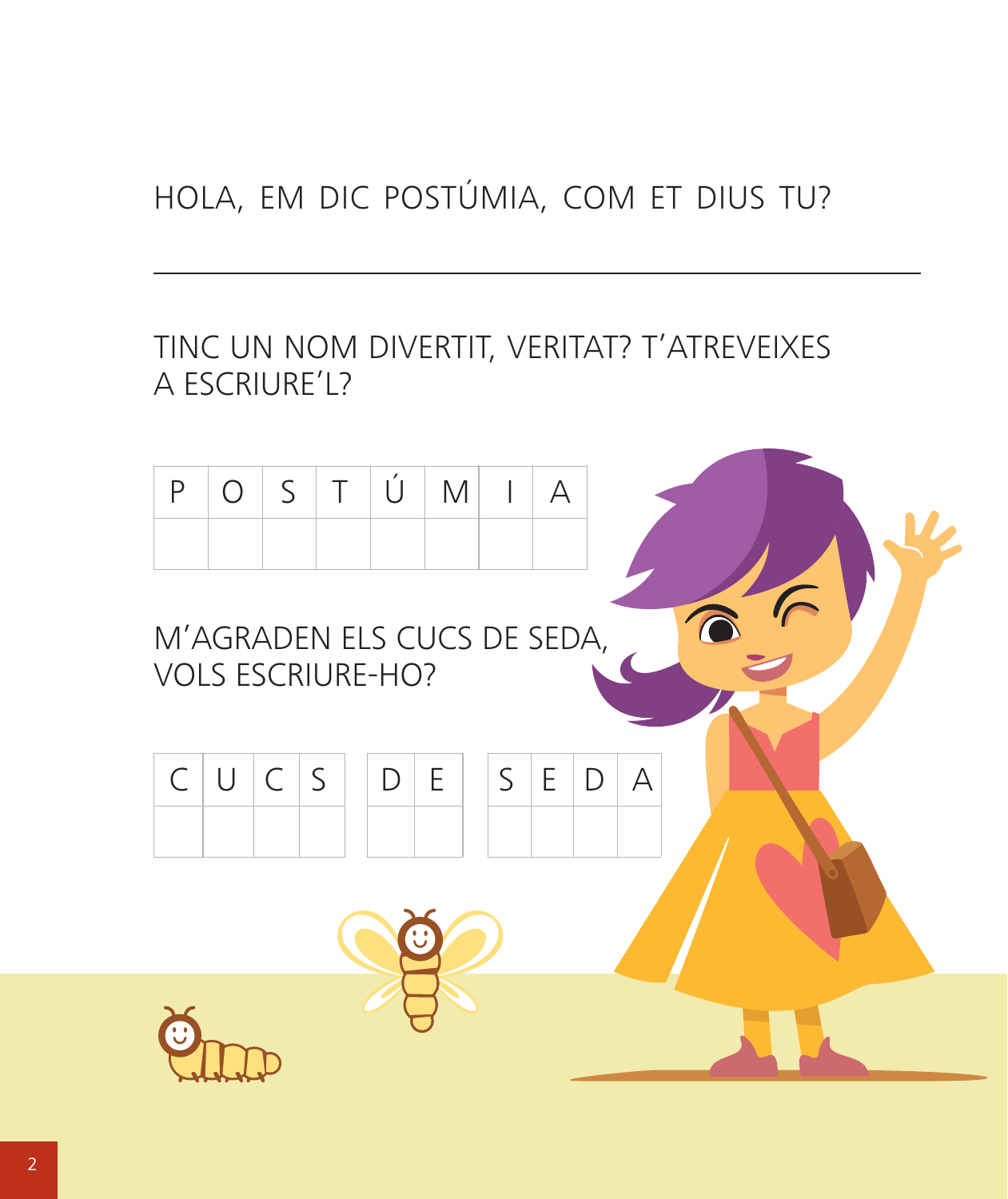# VISC AL CASTELL D'ALAQUÀS, UN CASTELL PRECIOOOÓS. ANIMA'T I PINTA'L DE COLOR GROC.

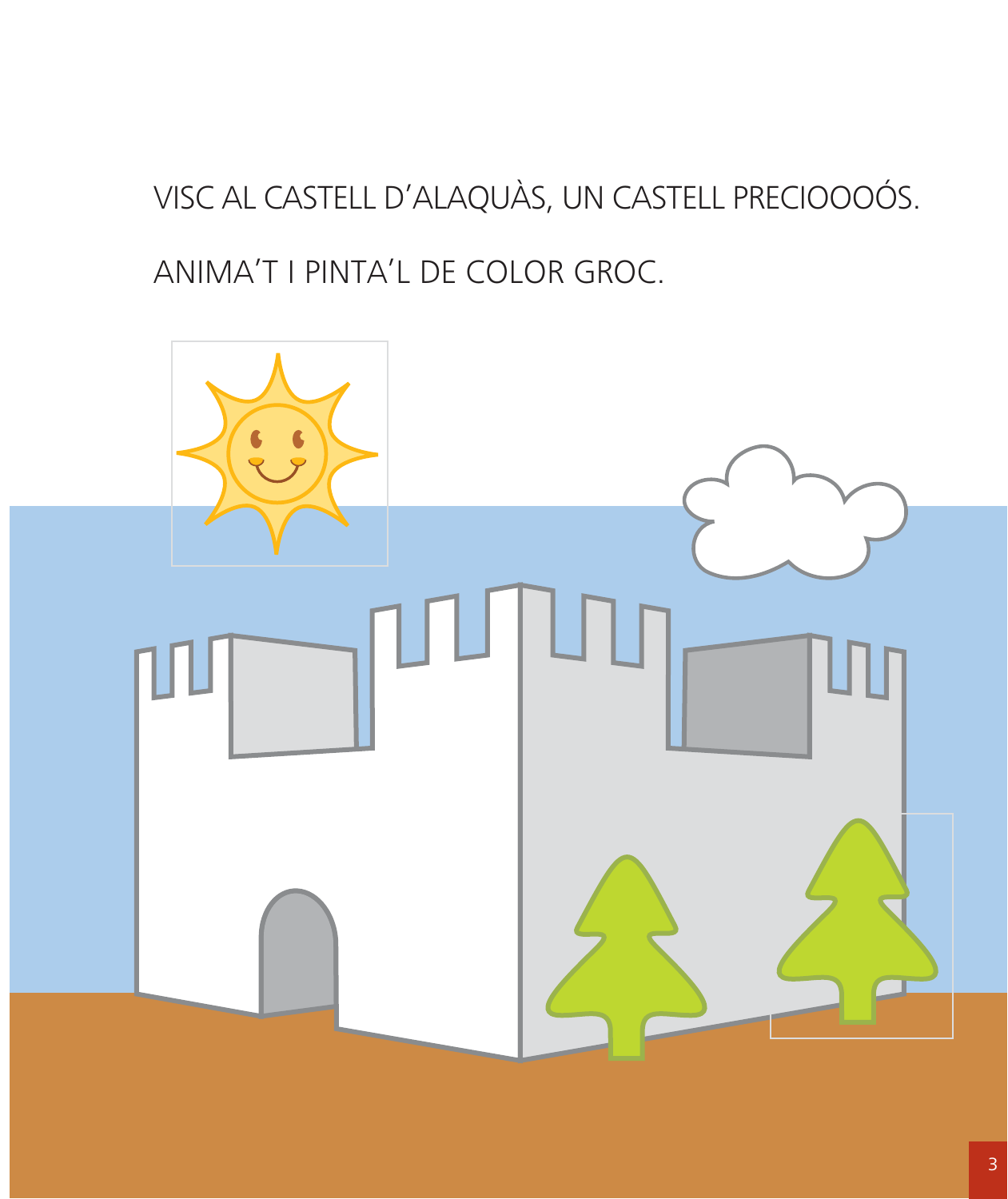EL MEU PARE ÉS UN COMTE IMPORTANT I ES DIU LLUÍS. AJUDA'L A TROBAR LA SEUA CASA.

PER ON CREUS QUE HAURÀ D'ANAR?

PINTA DE COLOR VERD EL CAMÍ ADEQUAT.

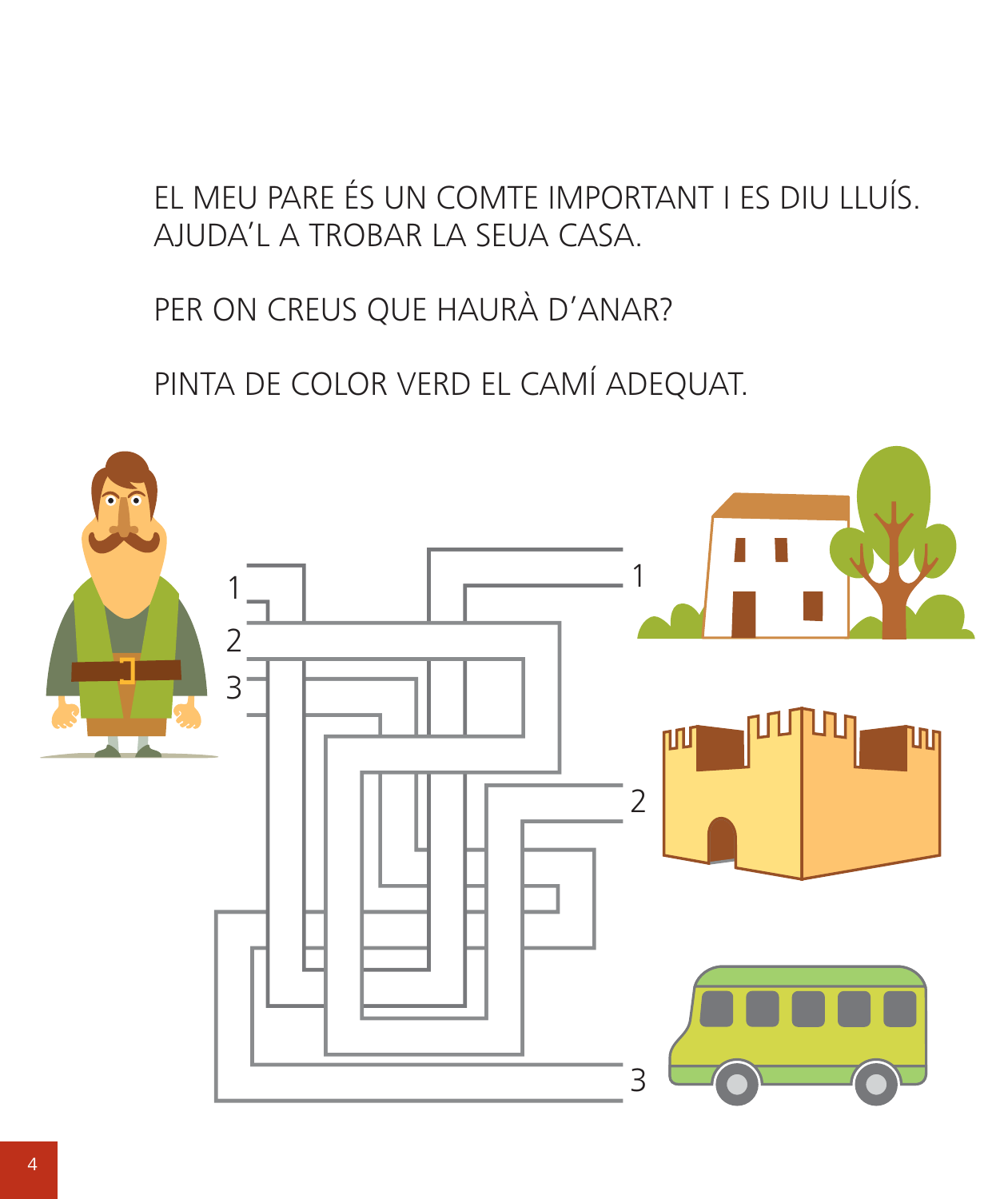EN LES QUADRES DEL MEU CASTELL VIUEN MOLTS ANIMALS DELS QUALS TRAIEM MOLTS ALIMENTS COM: LLET, OUS, CARN...

APEGA DINS DE LA QUADRA ELS ANIMALS DE GRANJA I DEIXA FORA ELS QUE NO HO SÓN.

**PORCS** 

 $\epsilon$ 

**GALLINA** 

 $\bullet$ 



GOS

**FALCÓ**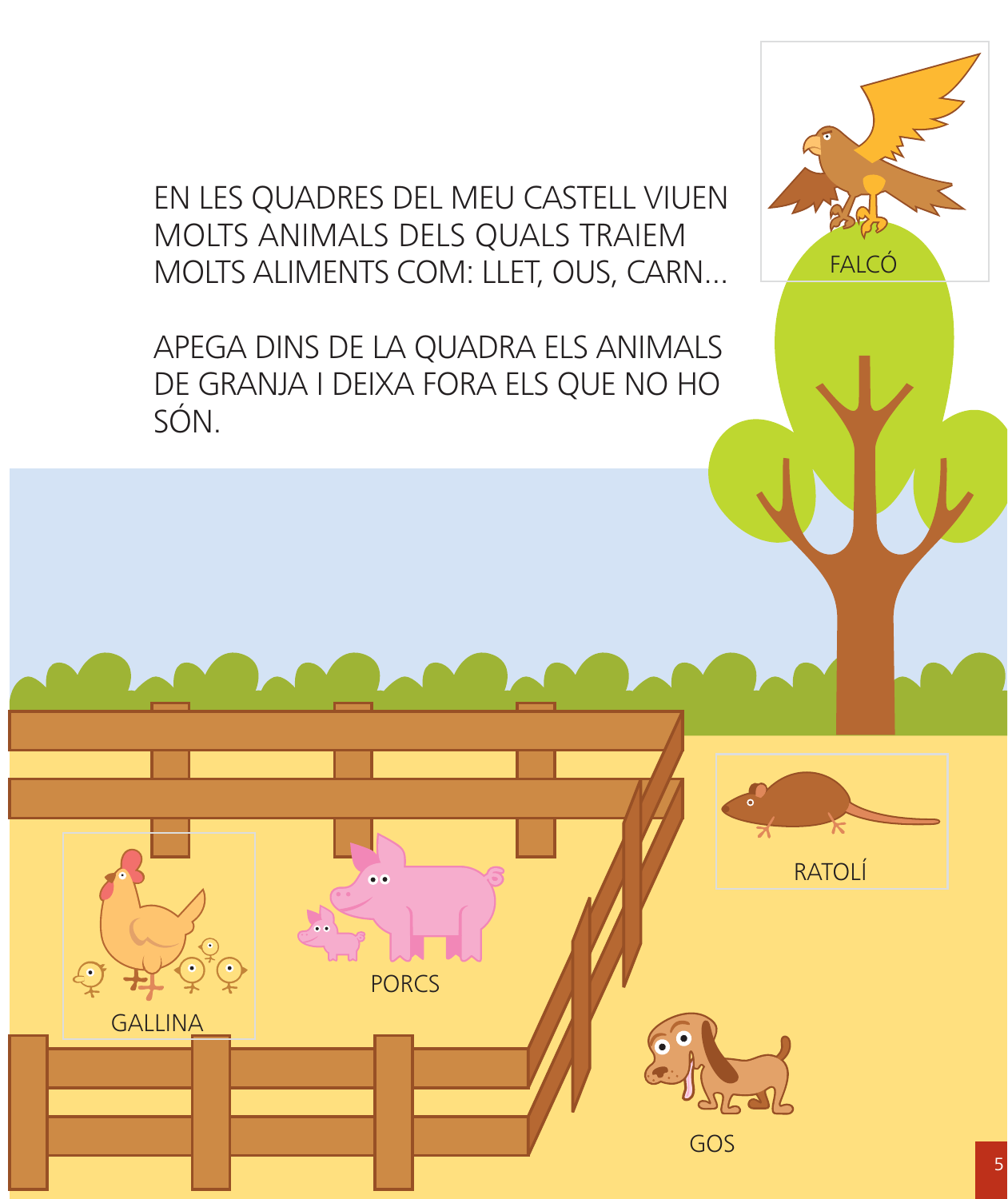#### AL CASTELL SE CELEBREN MOLTES FESTES I M'HO PASSE MOLT BÉ PERQUÈ M'ENCANTA BALLAR PERÒ...

#### QUINA ROBA CREUS QUE ÉS L'APROPIADA PER A POSAR-ME EN LA FESTA? ASSENYALA LA CORRECTA.

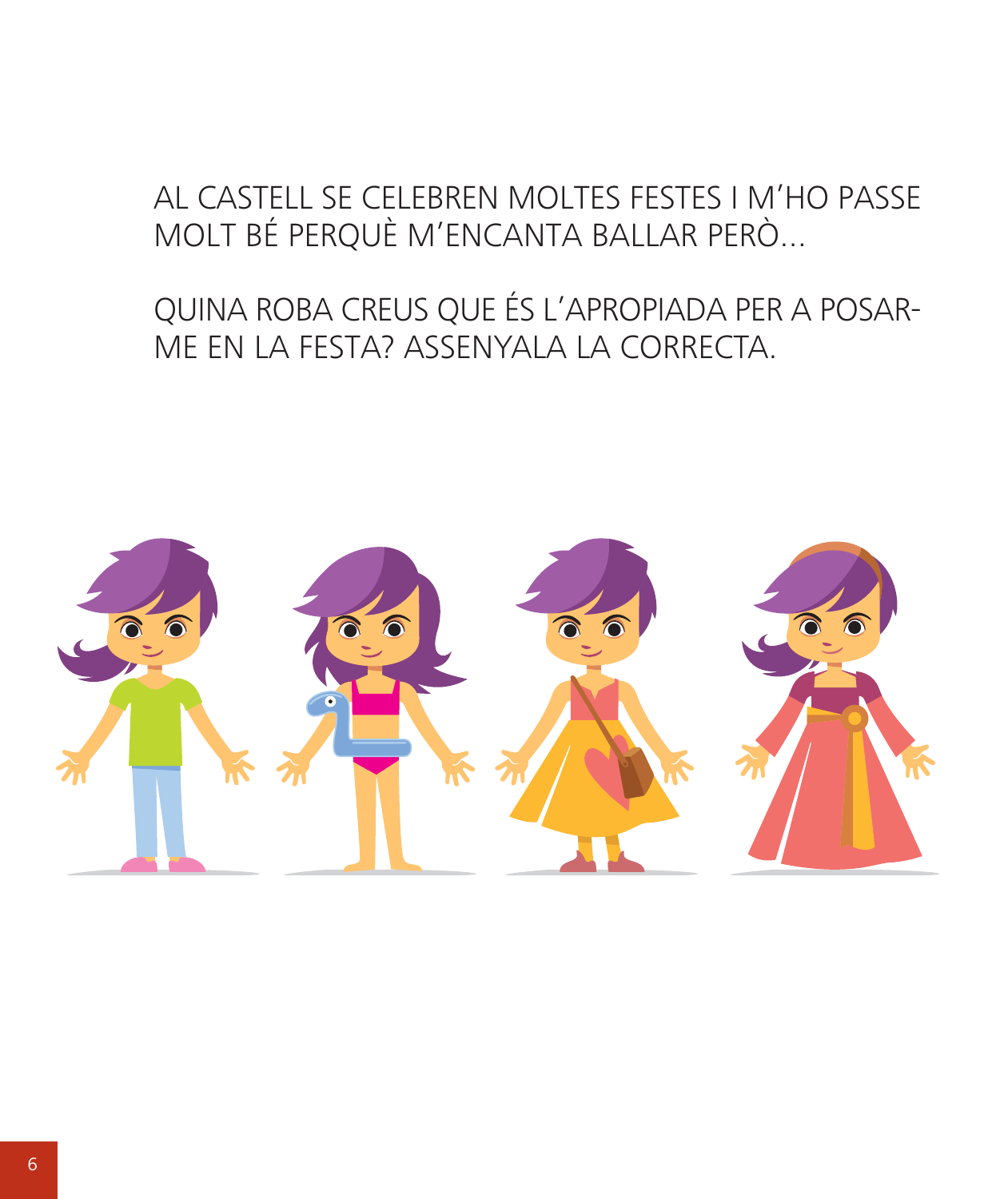#### PASSE MOLT DE TEMPS EN LA MEUA HABITACIÓ, ON TINC MOLTS JOCS. M'AGRADA JUGAR MOLT! SEGUR QUE A TU TAMBÉ, VERITAT?

AMB QUINS JOGUETS CREUS QUE M'AGRADA JUGAR? DIBUIXA'LS.

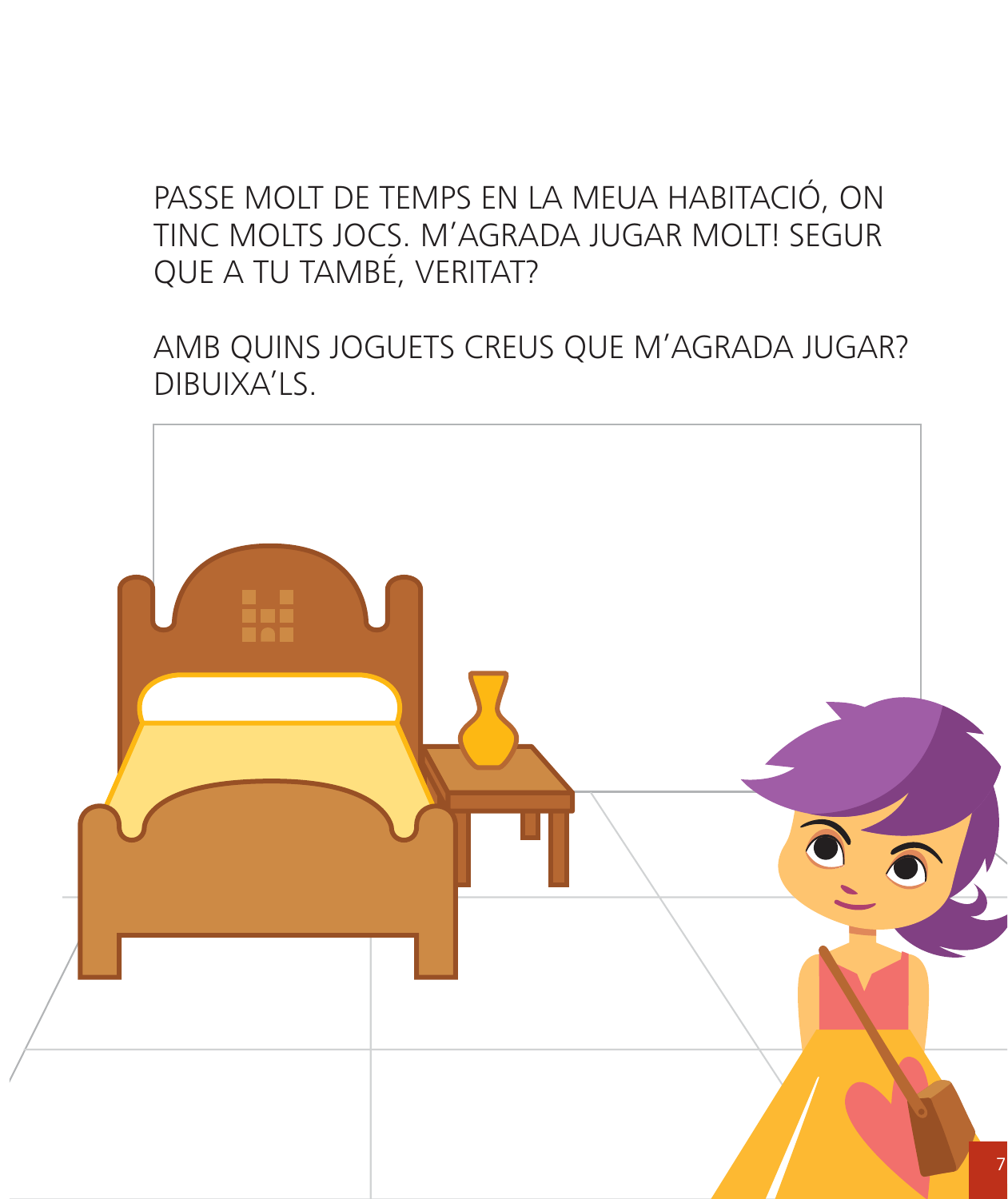TAMBÉ M'AGRADA MOLT VISITAR ELS TALLERS DE TERRISSERIA, M'ENCANTA PASSAR LA VESPRADA AMB ELS TERRISSERS, JA QUE M'ENSENYEN A MODELAR ARGILA I A FER UTENSILIS DE CUINA.

COM VEUS N'HE FET MOLTS. DIGUES QUANTS HI HA EN **TOTAL EN CADA TAULA?** 

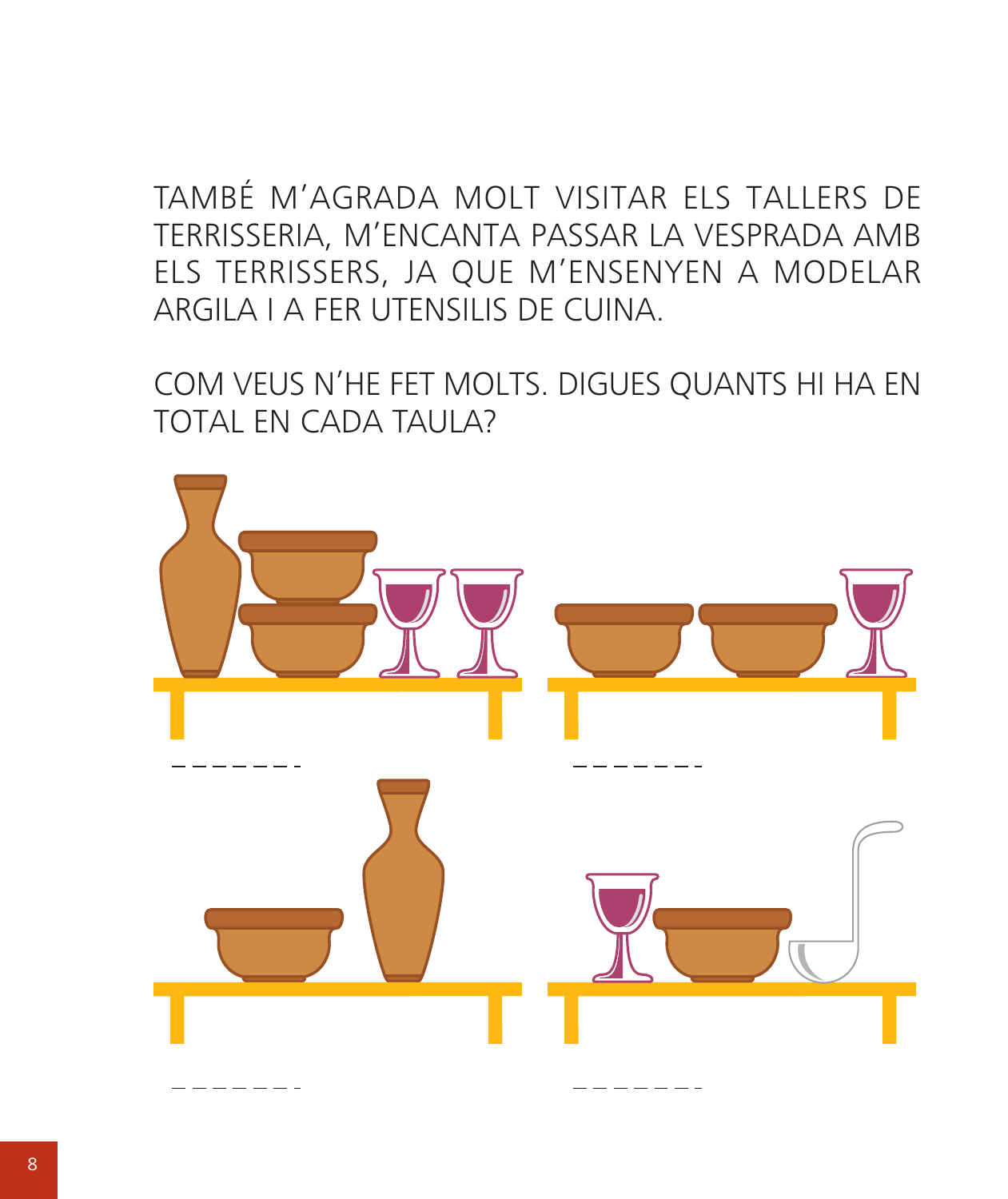## ELS MEUS ANIMALS PREFERITS SÓN ELS CUCS DE SEDA, ELS GUARDE EN LA MEUA CAIXETA DE FUSTA.

SAPS QUANTS EN TINC?

I FORA DE LA CAIXA, QUANTS N'HI HA?

**QUANTS N'HI HA EN TOTAL?** 

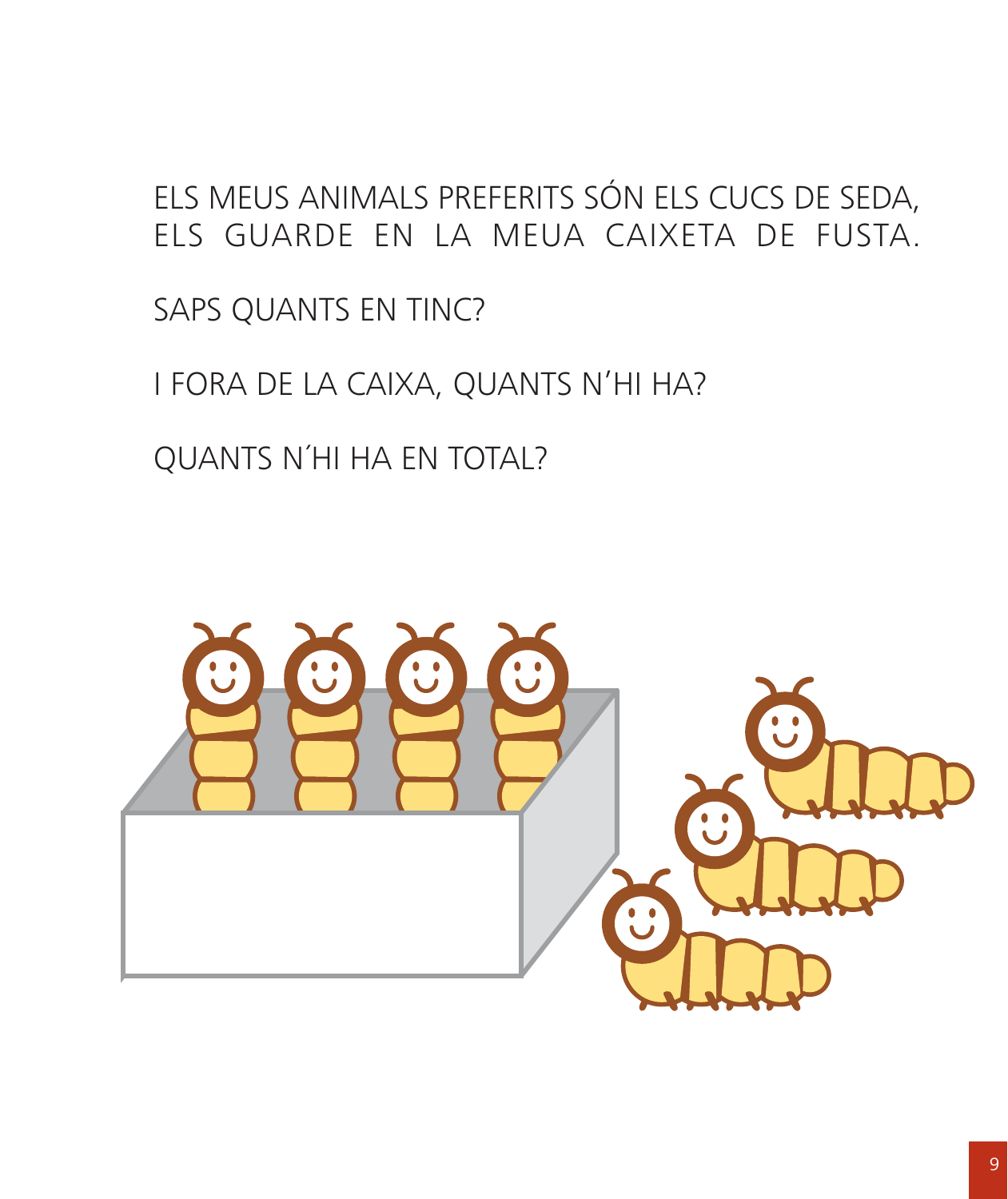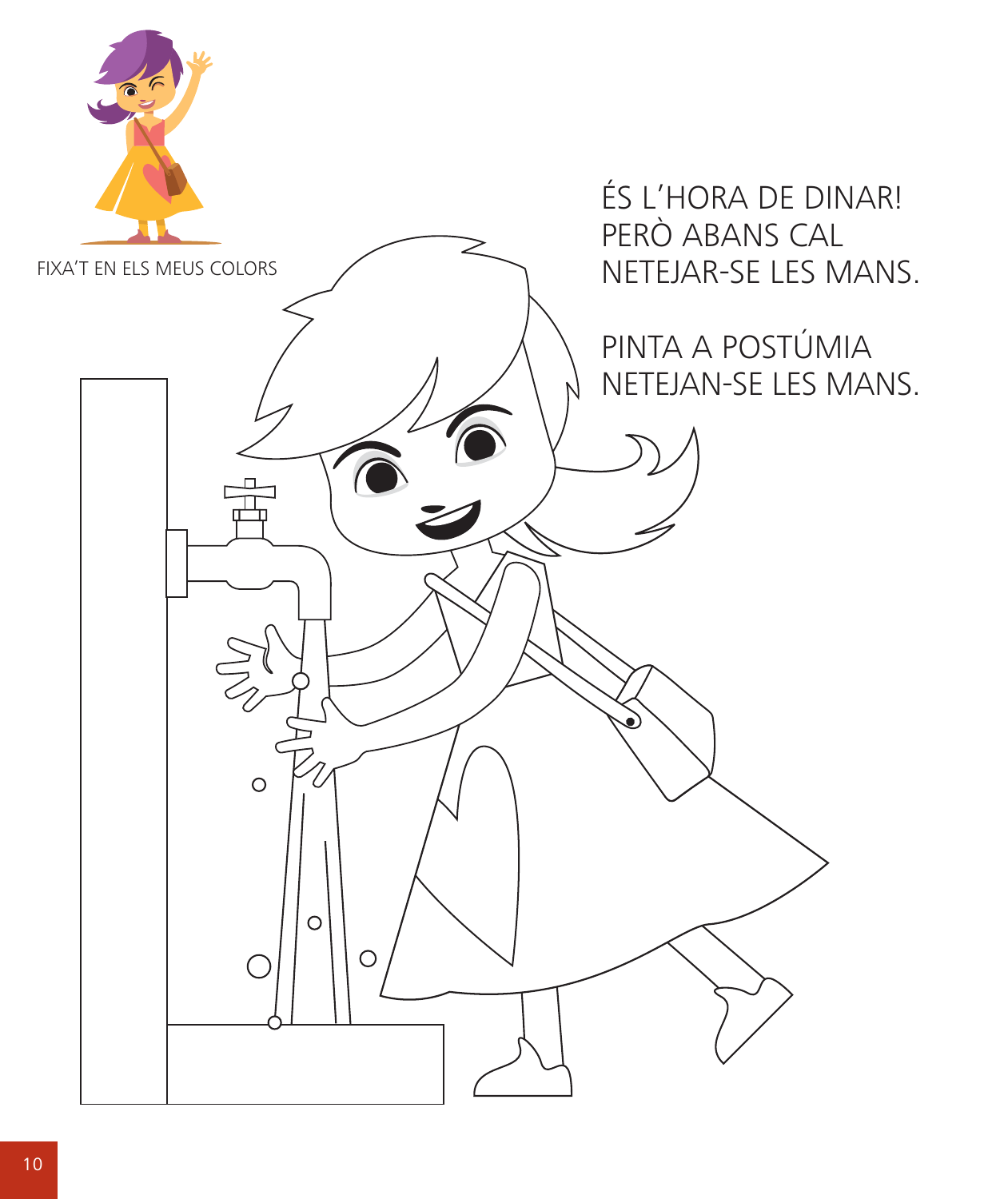#### M'AJUDES A PARAR TAULA?

# POSA ELS COBERTS SOBRE LA TAULA.

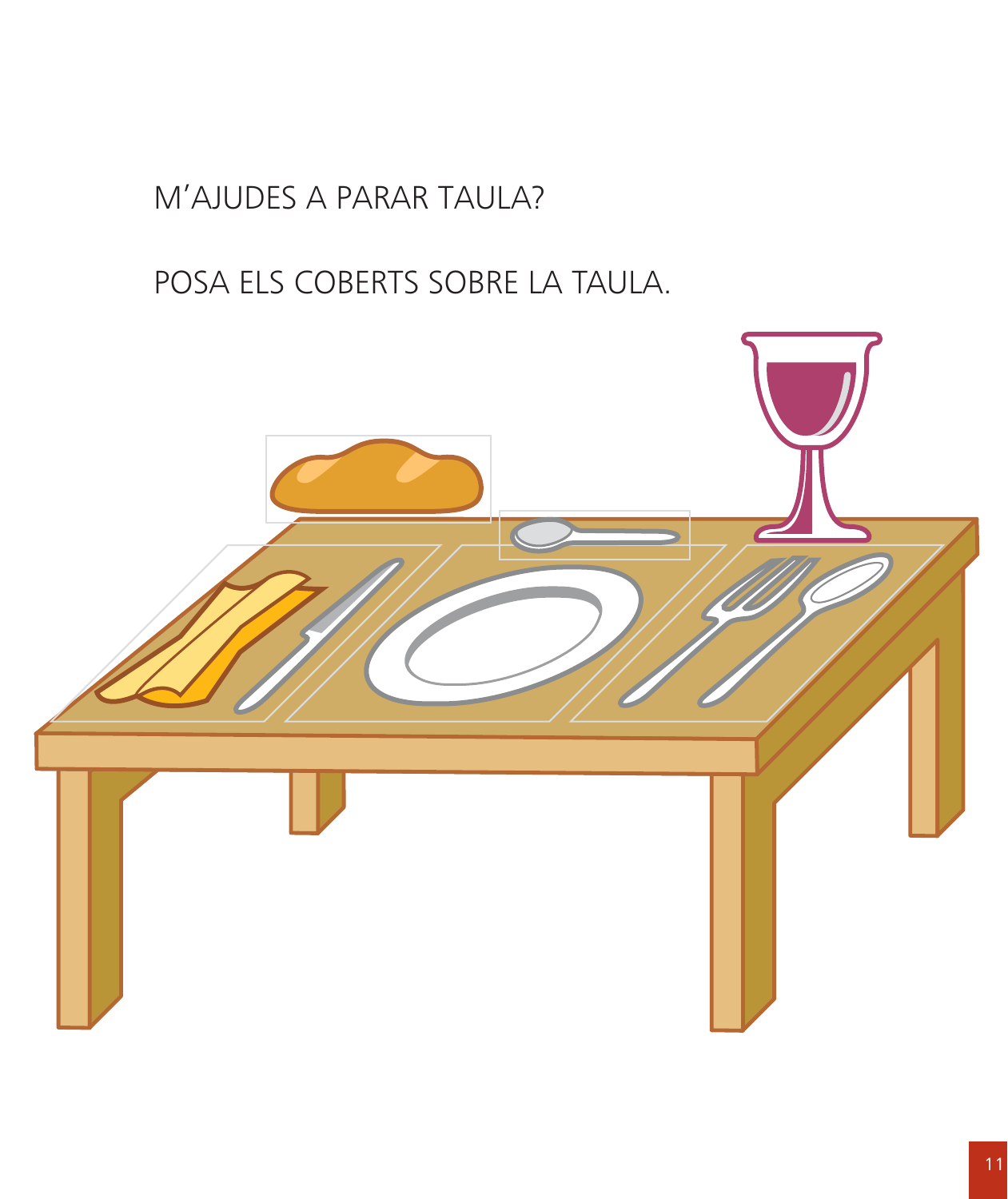MMMM, QUE BO ESTAVA TOT! I ARA...

ENCERCLA AMB COLOR BLAU EL QUE CAL FER DESPRÉS DE DINAR.

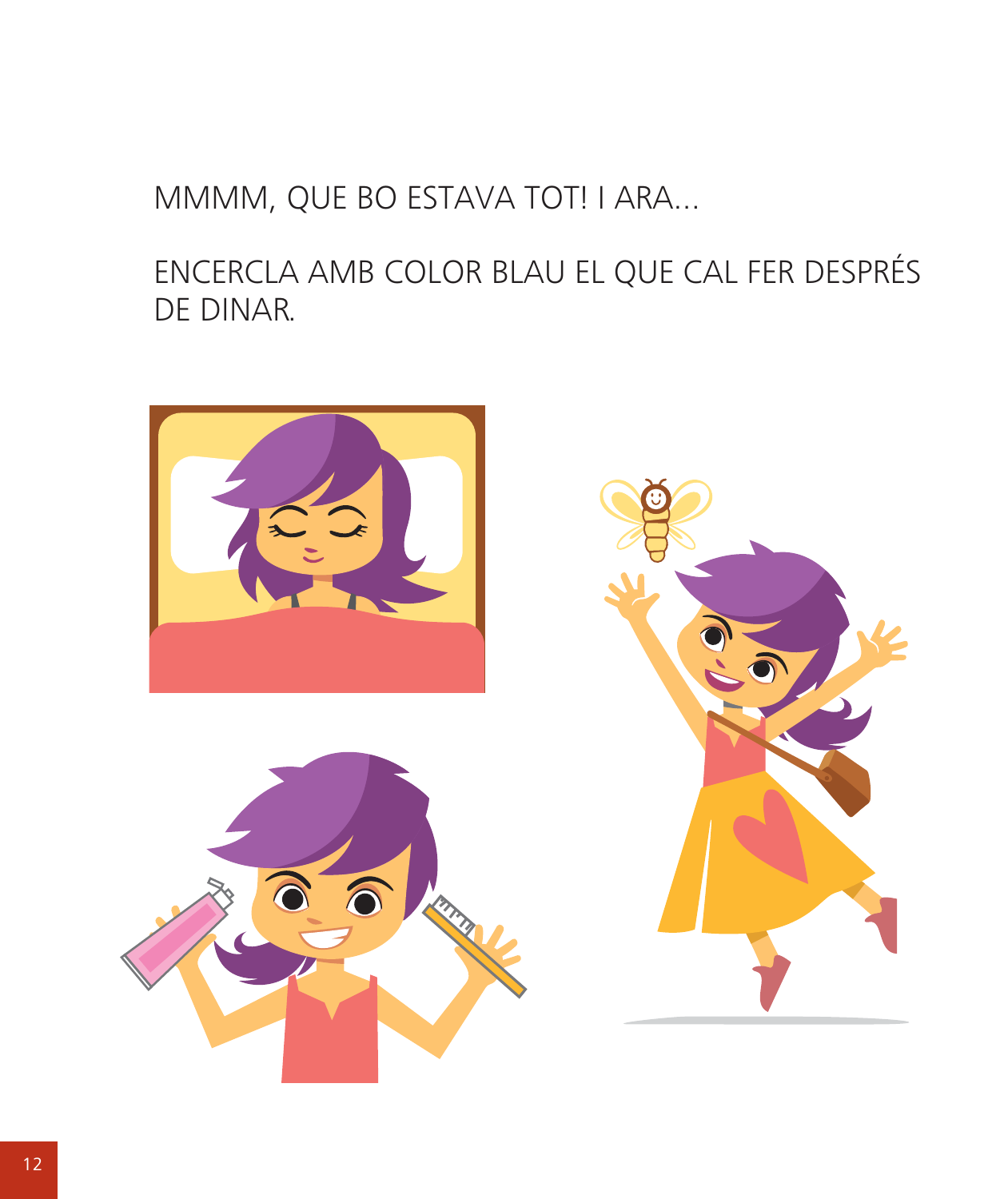#### PER LA VESPRADA, DESPRÉS DE DINAR, M'AGRADA MOLT PUJAR A LES TORRES DEL CASTELL. SAP EL QUE ES VEU DES DE DALT? REPASSA LES ONES DE LA MAR I PINTA-LES. UNEIX ELS NÚMEROS I TROBA EL DIBUIX SECRET.

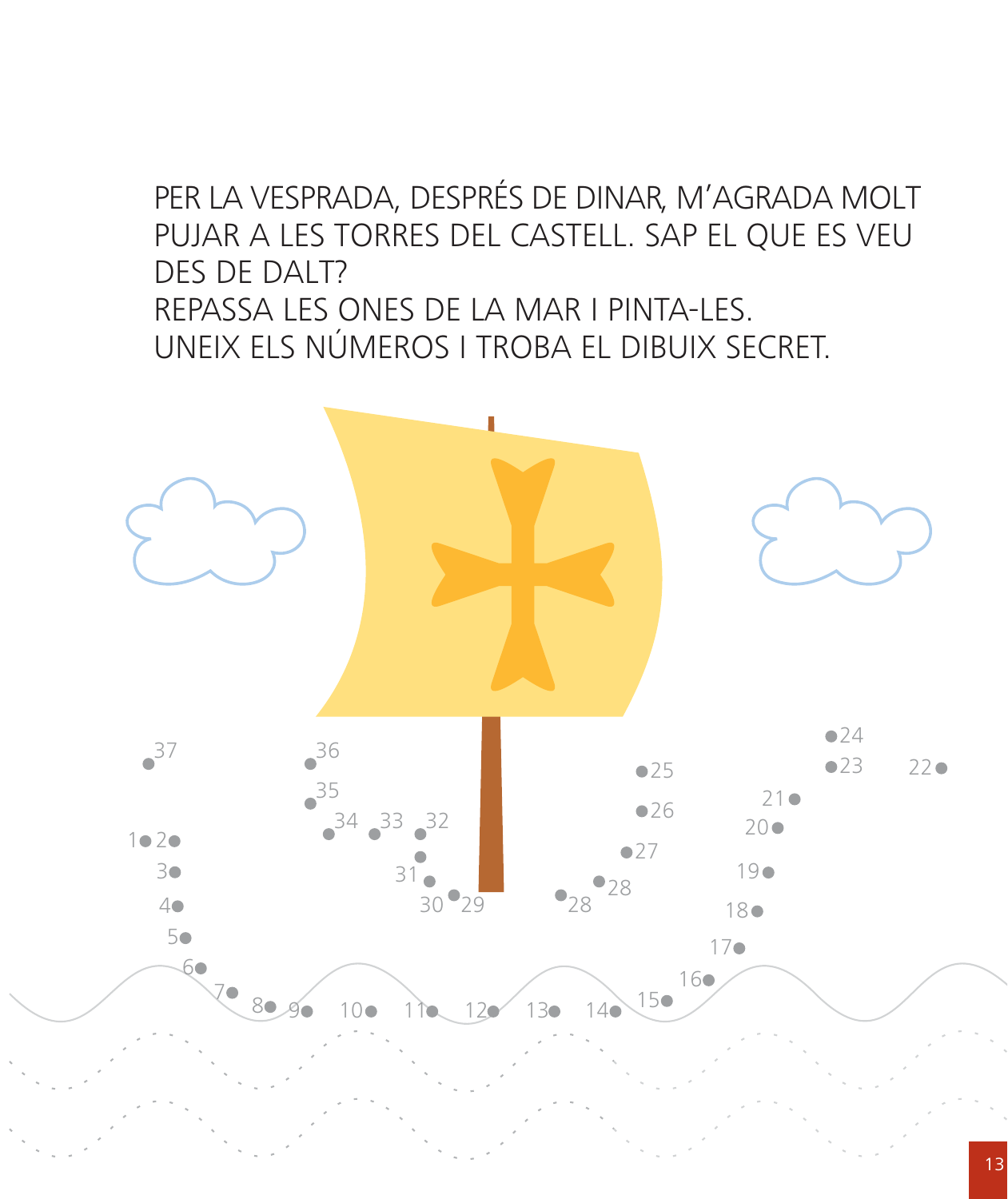# DIBUIXA EL QUE MÉS T'HA AGRADAT DEL CASTELL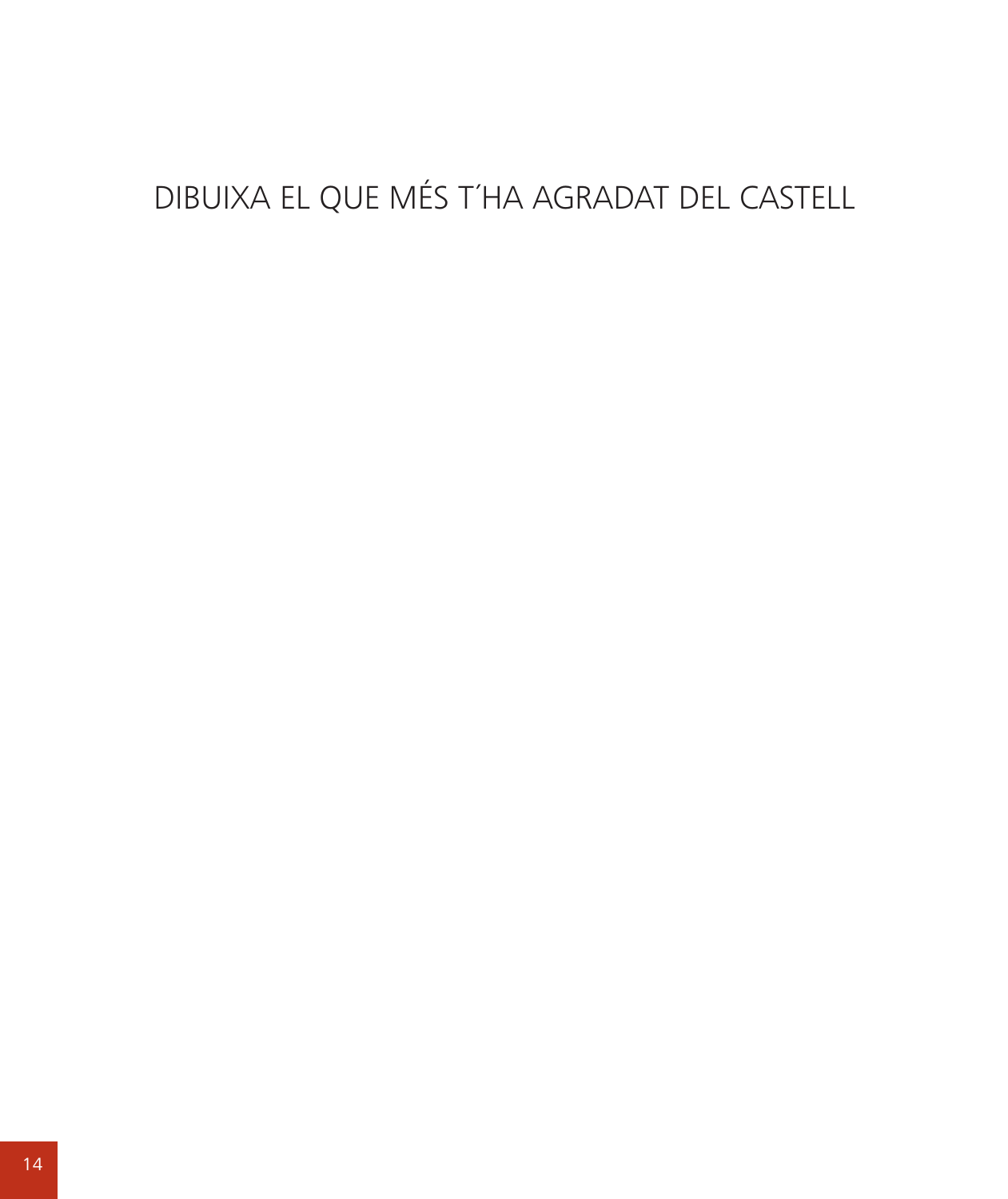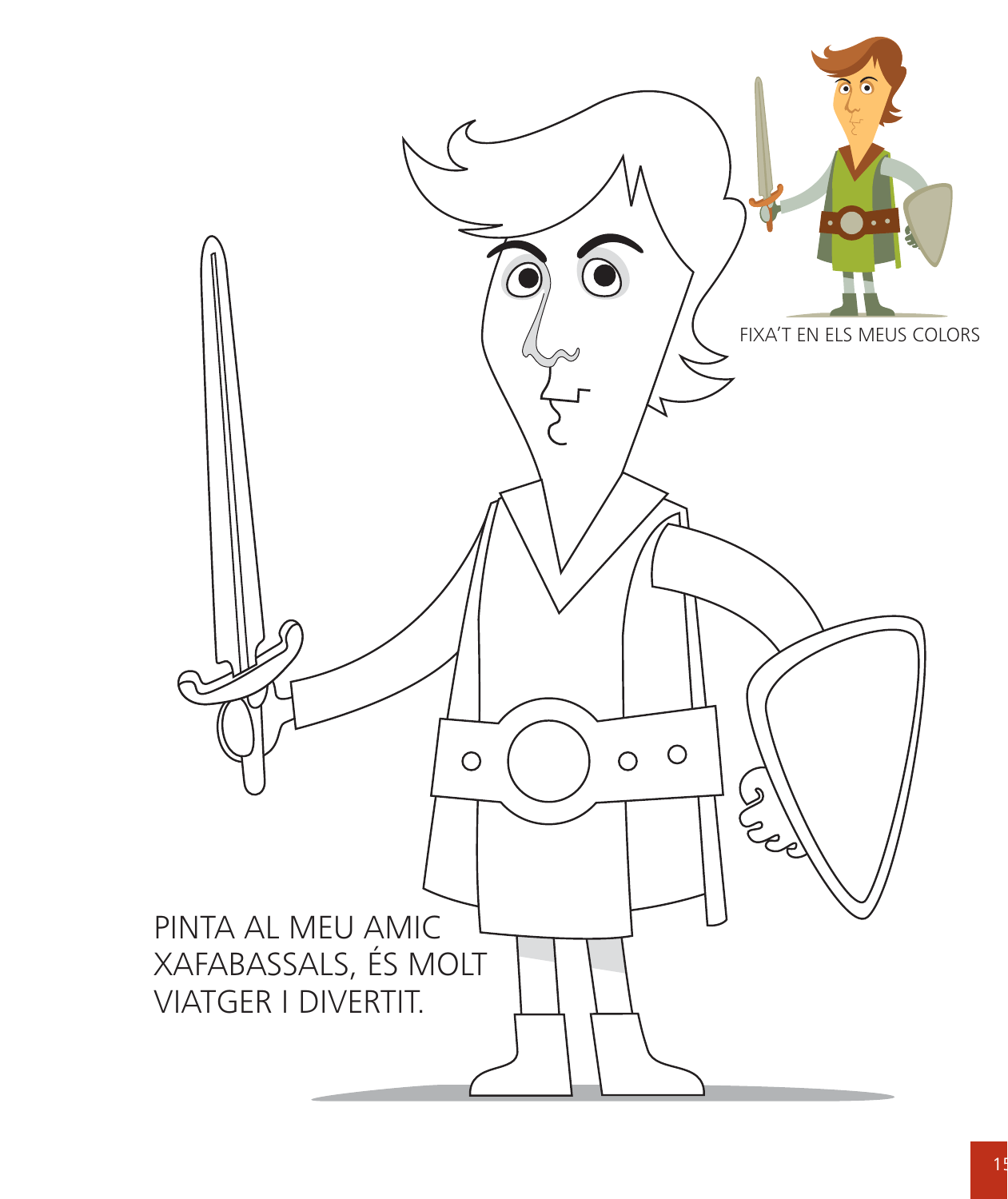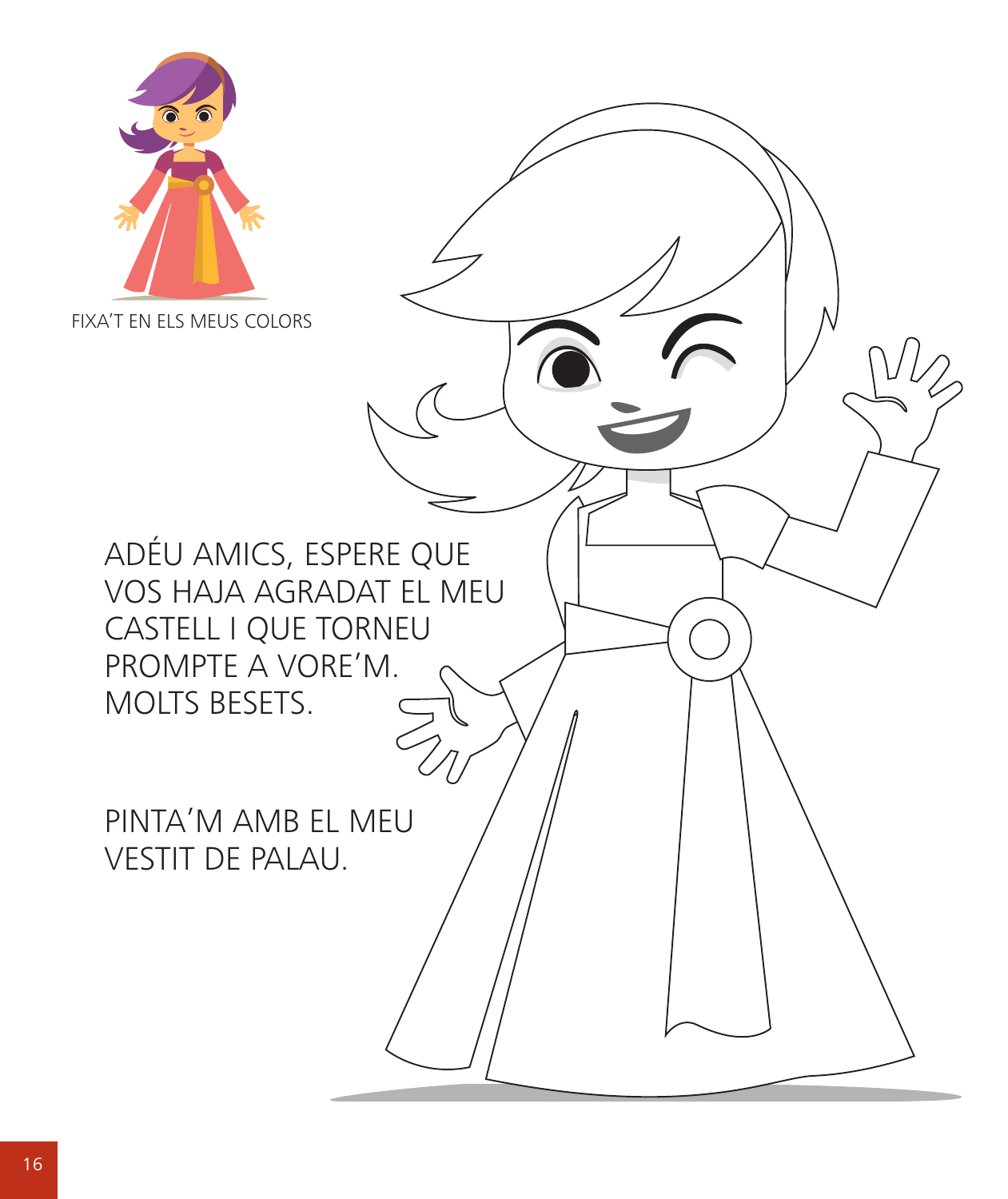#### COL·LECCIONA ELS PERSONATGES DEL CASTELL D'ALAQUÀS